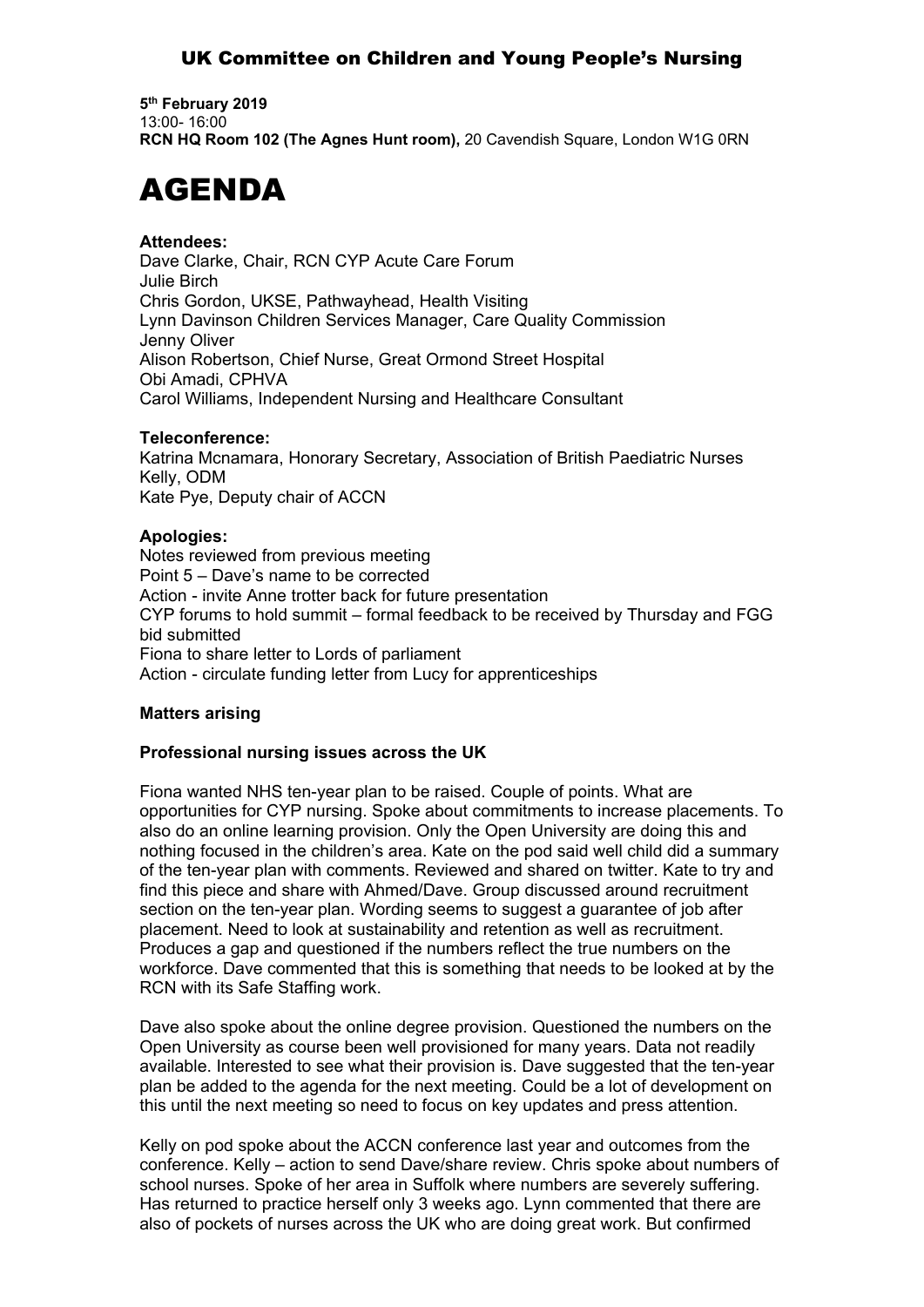concern around number of children without a school nurse. Emotional wellbeing and health becomes less of a priority and education and Ofsted parameters receiving more focus and resources.

Lynn also spoke about her organisations research around SEND (special educational needs and disabilities) in schools. Running for just over 5years and researching all 152 local authorities every year. After 2.5 years of implementing a new plan, there is still a year on year rise in the numbers of SEND children in schools. Significant in local authority areas with underprivileged communities.

Lynn offered to speak at next meeting with regards to mental health issues, its effect on CYP and also domestic violence. Suggested this be tied in with some of the work done with gang violence and youth intervention especially around county lines.

## **Comfort break**

#### **'Identifying the Children's Nursing Workforce Required in Special Needs Schools – a pilot project' – Carol Williams, Nursing and Healthcare Consultant**

All introduced to carol who joined the meeting. Fiona requested carol do presentation on the special needs schools and services provided in her review. Spoke about her experience of visiting her first school. 27 children with very complex needs but only two staff members. Another staff member comes in at lunchtime to deal with meds for pupils. Sheffield, West Sussex, Kent, South Wales and Bradford all involved in the areas for review. Produced a tool for data collection within schools of those areas. Tool designed for use by a professional paediatric nurse. Provided training in the use of the tools for nurses. Difficulty around term times etc. and training provision so took a while for data collection. Tool split the categories of needs into five areas. Complex and fluctuation health needs, complex and long term, everyday complex needs, medicines safety and partnership such as safeguarding and health care plans.

#### **NMC pre-registration standards & prescribing - Anne Trotter, Assistant Director: Education & Standards, Nursing and Midwifery Council**

Program approval event held for first time since new standards. Anne updated on the website and the developments for the standards. commented and flagged with NMC as to the location of standards on the website. Medicines management standards are being withdrawn from January 28 2019. This is because they feel they cannot provide guidance's on clinical matters. Needs updating as out of date. NMC doesn't regulate or manage organisations and their produce. Has issue with a lot of the guidance's on the NMC websites. Looks one dimensional as just text. Ideas to expand and bring guides to life by making them more interactive. Showed multiple examples of the work they are looking to do on the webpages and the guidance's.

## **Reports from members**

## **- Written updates to be received and circulated in advance of the meeting**

Carol has no reports from organisation.

Jenny spoke about her organisation with regards to apprenticeships and her organisation.

Lyn gave an update on her organisation. Looking at joint area investigations. Next focus is CYP mental health. Not looking at CAMHS again as reviewed and engaged already. Looking at support and roles, children in vulnerable areas who are not on CAMHS radar. Also inspection of sexual abuse centres and referrals. Concerns around the way CYP are serviced in these centres as very small number of trained paediatric nurses in roles across the UK.

State of health visiting – Chris. Concern around the numbers of health visitors and recommendation of safe level of health visitors. Case numbers optimal at 200 per HV. Current numbers at 300+. London caseloads at 700-900 per HV. Serious risk on safe staffing.

Julie gave short update to say usual workload continues to develop and increase. Will update at later meeting